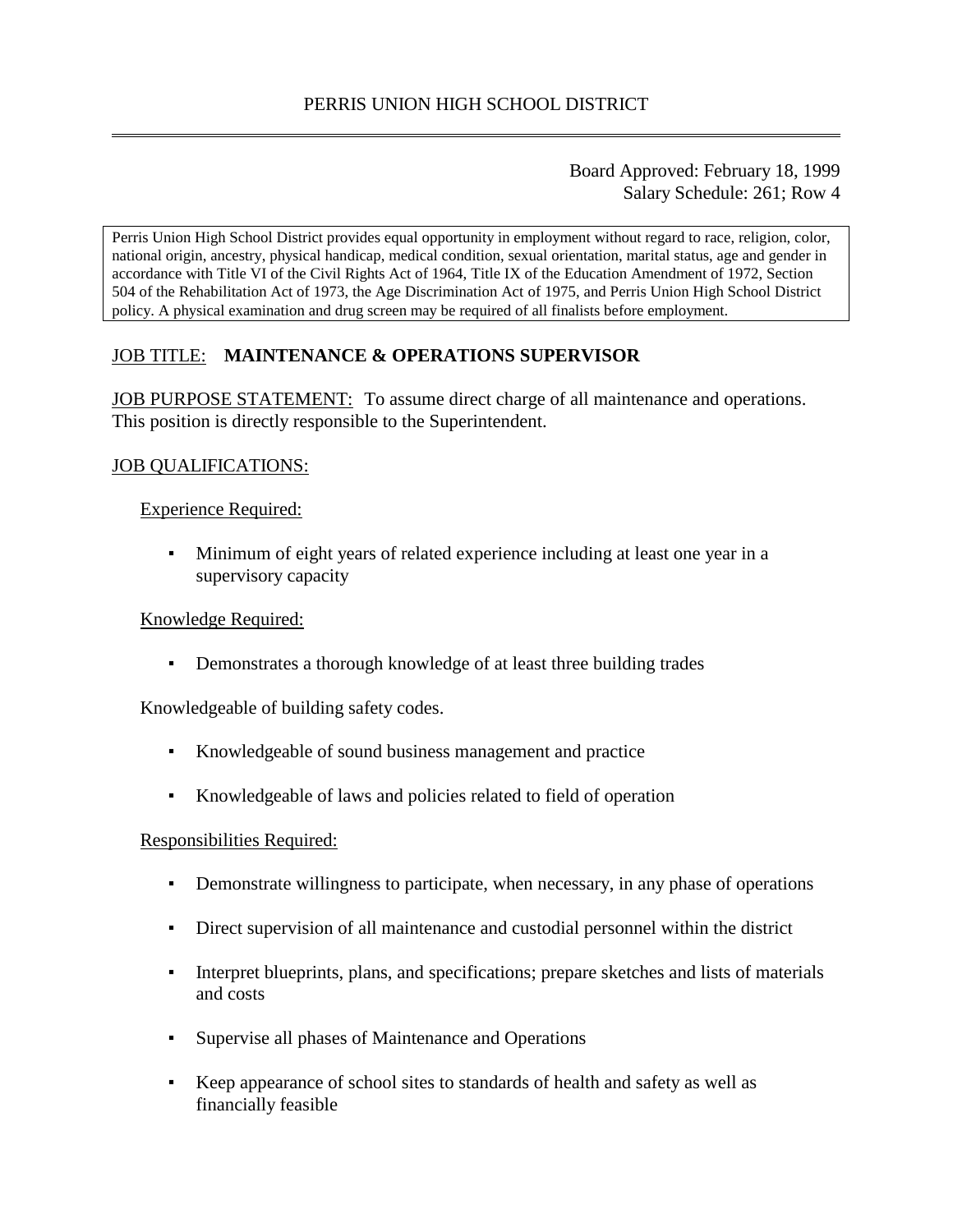# JOB TITLE: **MAINTENANCE & OPERATIONS SUPERVISOR** Page 2

## Responsibilities Required – continued

- Participate in the interviewing and evaluation process of all personnel within Maintenance & Operations
- Assign personnel to tasks on a regular basis
- Report progress to the Superintendent
- **•** Approve or ratify all purchases for Maintenance  $\&$  Operations
- Approve all contracting out of maintenance work
- Maintain all required records
- Prepare cost estimates of materials, equipment and labor for all projects
- Schedule and coordinate various operations to keep buildings and grounds in a good state of repair
- Supervise large scale projects undertaken by district personnel and check work done by contracting firms
- Recommend training methods and work schedules for maintenance and custodial personnel
- Check and approve all time cards of personnel as necessary
- Maintain environmentally correct atmosphere in the buildings throughout the district
- Work closely with site and district administration and the community

## PHYSICAL ABILITIES:

- Visual ability to read handwritten or typed documents, and the display screen of various office equipment and machines
- Able to conduct verbal conversation, write, and read in English
- Able to hear normal range verbal conversation (approximately 60 decibels)
- Able to sit, stand, stoop, kneel, bend, and walk
- Able to sit for sustained periods of time